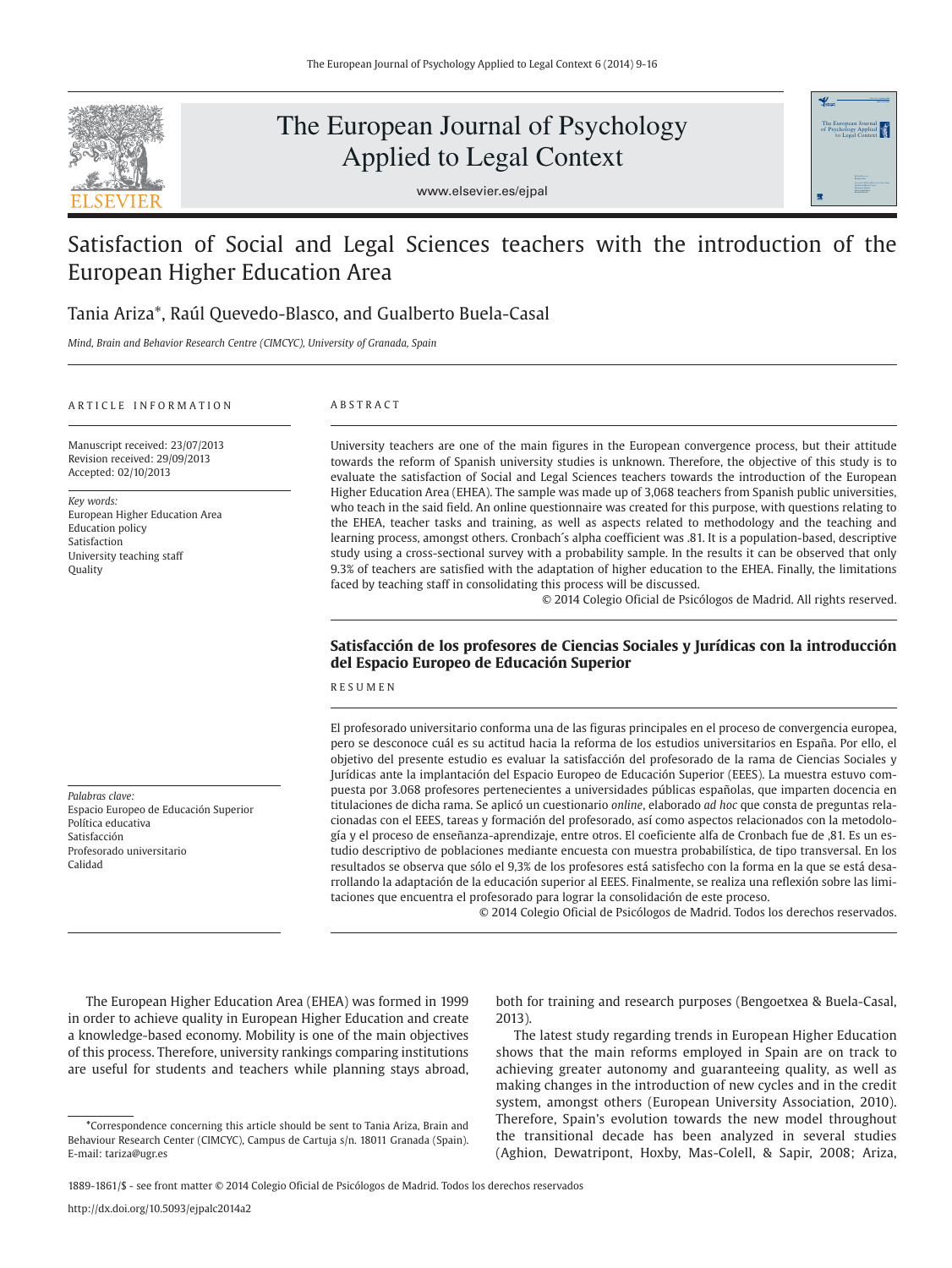Bermúdez, Quevedo-Blasco, & Buela-Casal, 2012; European Commission, 2008a, 2008b). However, there are also limitations when trying to achieve total convergence between countries, especially in aspects related to doctoral studies (Ariza, Quevedo-Blasco, Bermúdez, & Buela-Casal, 2012, 2013). Not only have there been changes in Higher Education, but also in research. The European Research Area (ERA), a strategy introduced at the Lisbon European Council (2000), was established to strengthen research in Europe and contribute in the development of a knowledge-based economy.

A new educational paradigm has emerged alongside the EHEA process (De Miguel, 2006) for which the people involved in this process must be prepared. This has led to the transformation of university education, but it is unknown if this approach is really being carried out in day to day practice and the opinion of one of the main figures participating in this process, that is, the teaching staff.

Job satisfaction in the education field offers benefits for the people involved, improves educational quality and increases the prestige of educational institutions (Anaya & Suárez, 2007). According to Monereo (2010a) there is a certain reluctance to change amongst part of Spanish university teachers, and therefore it is difficult to say if they are really taking on the new role in the classroom. The cost of modifying teaching methods could explain the resistance of some teachers towards this change (Monereo, 2010b). Fernández, Carballo and Galán (2010) stated that it is necessary for teachers to accept the change and have a positive attitude towards Spain's adaptation to the EHEA.

Despite the fact that there are studies analyzing the opinion of teachers regarding the quality of Higher Education and EHEA adaptation, as well as their satisfaction before consolidation (Cardona, Barrenetxea, Mijangos, & Olaskoaga, 2009; Ferrer i Julià, 2004), a more current assessment of European convergence is necessary. Knowing the satisfaction and teaching experience surrounding this process is vital as this is a historical event in Europe in the education field. Therefore, the aim of this investigation is to analyze the satisfaction of Spanish Social and Legal Sciences teachers after the introduction of the EHEA. This was also done recently in a study evaluating the satisfaction of Health Sciences teachers towards European convergence (Ariza, Quevedo-Blasco, Ramiro, & Bermúdez, 2013). This way the strengths can be analyzed and also possible aspects that could limit teachers in their involvement in European convergence.

#### **Method**

#### *Participants*

The sample was made up of 3,068 teachers from Spanish public universities (both permanent non permanent members of staff) in the Social and Legal Sciences field.

## *Materials*

- *Survey regarding the Satisfaction of Spanish University Teachers towards the introduction of the EHEA,* created *ad hoc* (Ariza, Quevedo-Blasco, Ramiro et al., 2013). It has 65 mixed questions, organized in blocks with i) personal and professional information, ii) general and institutional aspects of the EHEA, iii) teaching, research and management, iv) methodology and the teaching and learning process, v) student assessment, vi) teacher training, vii) coordination, organization and resources and viii) comments and additional suggestions. Cronbach´s alpha coefficient was .81.
- Data base with the emails of teaching staff.
- It application designed for the study in order to send and apply the survey, as well as collecting results.

## *Design and Procedure*

It is a population-based, descriptive study using a cross-sectional survey with a probability sample. The article was written following the patterns and recommendations proposed by Hartley (2012).

Firstly, a questionnaire was created for this purpose, regarding the satisfaction of teachers towards the introduction of the EHEA, which was checked by experts with experience in university teaching and in the adaptation of old degree certificates to the EHEA. After assessment and following the recommendations of the experts, some items of the questionnaire were re-written, maintaining the same number of questions as the previous version. A sample selection was then carried out amongst Spanish university Social and Legal Sciences teachers, with a 97% confidence level (3% estimation error). Teachers were sent an invitation to participate in the study and they could access the questionnaire through an electronic link using their own password (to avoid that one person answer the questionnaire more than once), so the whole process was carried out in an individual and anonymous manner. The Spanish Personal Data Protection Act was also upheld and data confidentiality was guaranteed.

#### **Results**

The questionnaire was answered by 3,068 Spanish public university teachers, with an average age of 46.2 (*SD* = 9.0), of which 52.1% are male and 47.8% female. Of the total, 58.4% were permanent members of staff, mainly senior staff members (37.9%), and the rest non permanent members of staff. The teachers surveyed have been teaching for 17.2 years on average (*SD* = 9.7) and 51.1% have carried out at least one research period. In Figure 1 you can see the ten universities with the highest participation of teachers in the study.



Figure 1. The ten Spanish public universities with the highest number of teachers participating in the survey.

*Note*. UB= University of Barcelona; UNIZAR= University of Zaragoza; UCM= Complutense University of Madrid; UAB= Autonomous University of Barcelona; URJC= University Rey Juan Carlos; US= University of Seville; UGR= University of Granada; UCLM= University of Castilla-La Mancha; UV= University of Valencia; UM= University of Murcia*.*

#### *General and Institutional Information*

Of the teachers surveyed, 45.9% thought that the EHEA adaptation process in Spanish Higher Education is not being implemented correctly, both in structure, as in organization and methodology, followed very closely by teachers who considered that it could improve (43.1%). Only a small percentage (9.3%) believed it is being implemented correctly. Likewise, 49.4% doubted that these changes will produce positive effects in university education, 26.7% thought that they will not be positive compared to 22.7% who considered that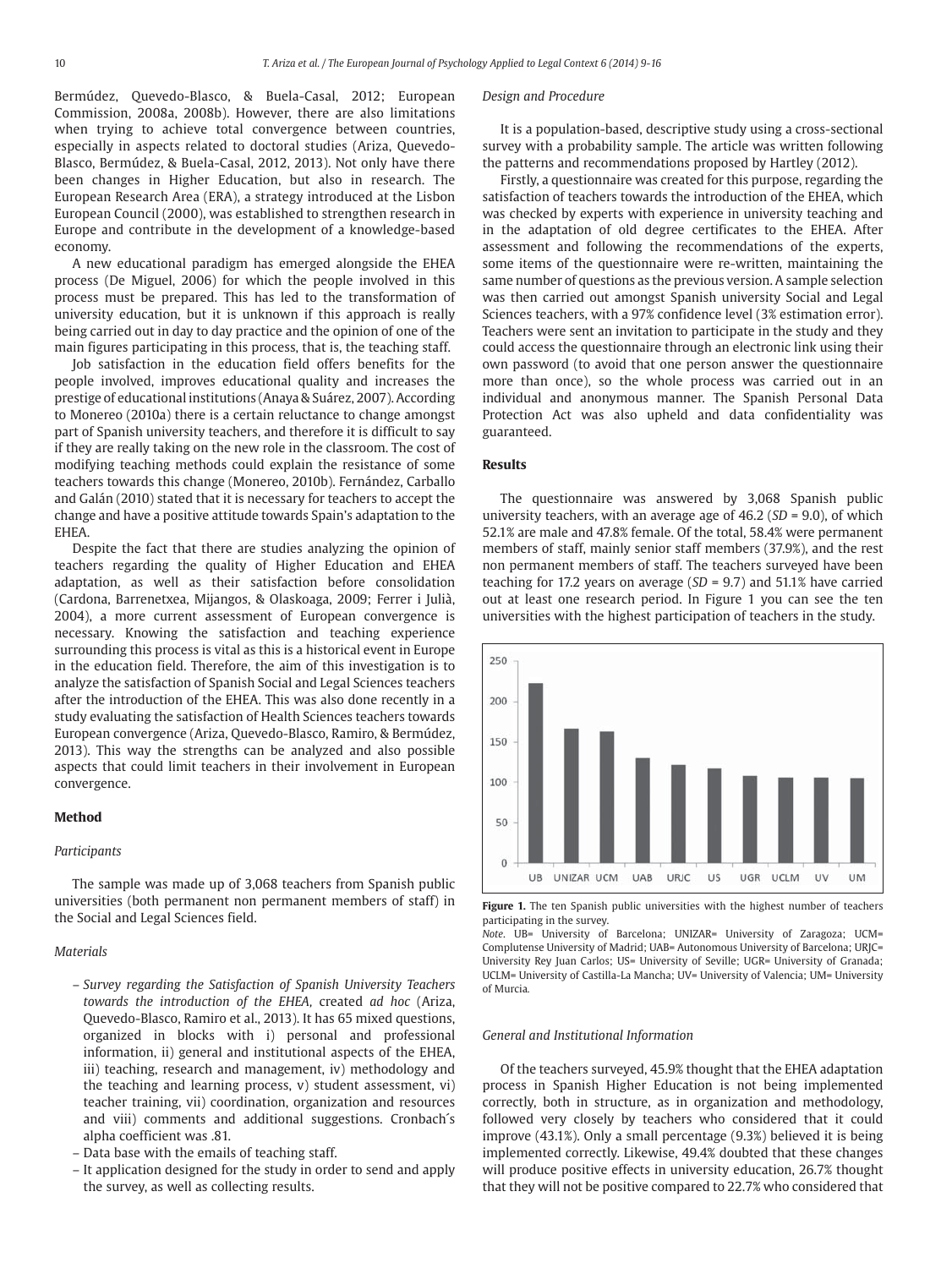they will. Regarding the adaptation of lesson plans to the EHEA, 43.8% of the total stated that it has taken quite a lot of effort (see Figure 2).



**Figure 2.** Percentage of Spanish university Social and Legal Sciences teachers according to level of effort in adapting classes to the EHEA.

Out of the total number of teachers, 58.2% felt prepared for the change and found it easy to adapt to the EHEA system and 17.5% were more satisfied with study organization before the reform. The change was not noticed by 14.5% because they started working after the EHEA had already been introduced in the university. In general, the majority of teachers felt moderate satisfaction towards certain EHEA changes (see Figure 3), such as degree structure (33.4%), the credit system (32.1%), the grading system (31.2%), the European Diploma Supplement (33.4%) and teaching accreditation (35.6%). A very small percentage of teachers expressed a high level of satisfaction towards these changes. Specifically, the European Diploma Supplement highly satisfied 12% of those surveyed, followed by the credit system (7.9%).



**Figure 3.** Percentage of Spanish university Social and Legal Sciences teachers according to satisfaction with certain aspects related to the EHEA.

*Note*. ECTS= European Credit Transfer System; EDS= European Diploma Supplement.

Regarding the possibility of returning to the old system 48.2% would not go back, compared to 36.4% that would. A small percentage did not know how to answer (15.3%). In total, 31.6% stated that the quality of Higher Education will improve moderately; 28.5% thought that it will improve very little and 21% considered that it won't improve at all. A small percentage believed that the quality of university education will improve quite a lot (16.5%) or a lot (2.1%), becoming more efficient and effective.

In Figure 4 the time considered necessary to carry out Undergraduate studies can be seen. The majority thought that four years is adequate (41.7%), followed by those considering that five years is more appropriate (33.5%) and 1.1% stated that it should depend on the degree, amongst other aspects. In Figure 5 it is shown that for Masters Degrees, 46.2% would prefer a length of two years (120 ECTS) and 0.9% would prefer a different length, stating that it should depend on the content of the Master or the duration of Undergraduate studies.



**Figure 4.** Percentage of Spanish university Social and Legal Sciences teachers according to the duration considered most appropriate for Undergraduate studies.



**Figure 5.** Percentage of Spanish university Social and Legal Sciences teachers according to the duration considered most appropriate for Master studies.

Regarding the amount of information received by teachers while adapting their subjects to the EHEA, the majority stated that they received quite a lot (44%) (see Figure 6). Likewise, 61.3% declared that there are collaboration plans with teachers for EHEA adaptation in their centers or universities. However, 20% did not know of the existence of any plan and 18.6% reported that no such plan exists.

## *Teaching, Research and Management*

Of the total number of teachers, 50.6% affirmed that their teaching plan is quite well adapted to the EHEA (see Figure 7) and 29.9% maintained that they now need more time to prepare classes than with the old system.

One of the questions put to teaching staff was related to the level of effort needed to carry out some of their tasks as teachers. Student assessment has taken a lot of effort for the majority of teachers (39.3%), quite a lot of effort to organize and implement practical classes (34.5%), act as mediators between knowledge and students (34.6%), conducting seminars (32%), orientating and supervising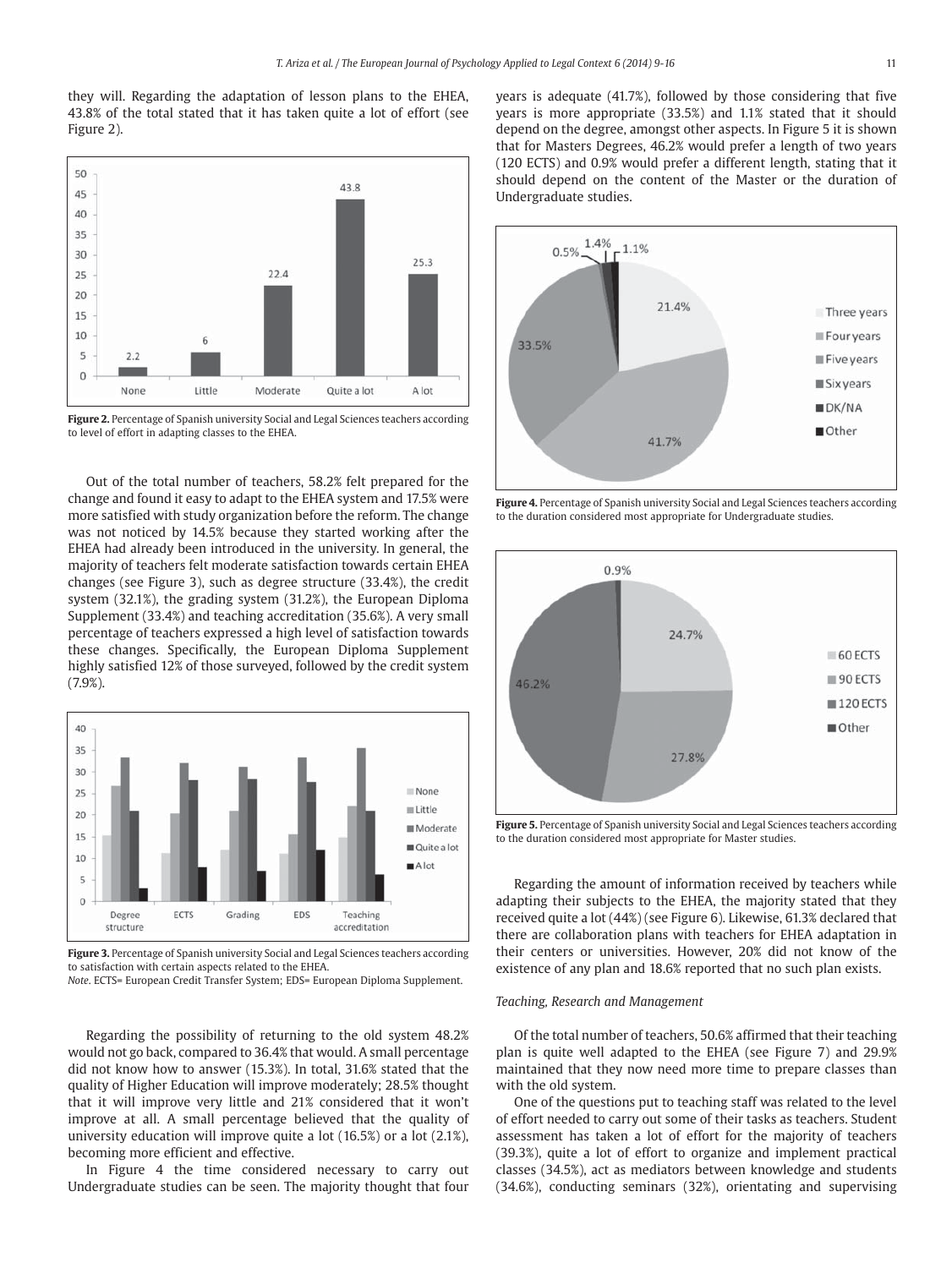

**Figure 6.** Percentage of Spanish university Social and Legal Sciences teachers according to the amount of information received regarding the EHEA.

students (31.8%) and teaching coordination (32.3%). Organizing and teaching theory classes took moderate effort (33.6%) and carrying out tutorials (29.8%).



**Figure 7.** Percentage of Spanish university Social and Legal Sciences teachers according to the adjustment level of their teaching plan to the EHEA.

In total, 60.3% had a positive vision of the ERA and 49.5% stated that, since incorporation in the EHEA, they would like to be able to spend more time on research. With regard to what they consider the most appropriate way to follow doctoral studies for student's training, 34.5% chose the new Postgraduate program, following a period of Master studies and another of Doctoral studies. 27.1% opted for the traditional Doctoral studies and 19.6% do not have enough information about the new structure to judge. The majority of teachers preferred the traditional doctoral thesis (61.9%), compared to 26.3% who opted for the compilation of articles. Besides this, 51.1% thought that it is possible to complete it in three years depending on the field. However, 62.3% declared that thesis quality will not be increased with the new Doctoral studies. The majority (31.6%) were indifferent to the creation of Doctoral Schools.

Regarding the time dedicated to management related tasks since Spain's incorporation in the EHEA, 60% stated that they would like to dedicate more time to this task.

### **Methodology and the Learning and Teaching Process**

Of all teaching staff, 63% agreed that the teacher should act as a guide or mediator in the teaching and learning process, compared to 22.3% that did not agree. However, 10.6% were indifferent to the use of this methodology in the classroom. Teaching students mainly in a traditional classroom environment was preferred by 26% of teachers, although 67% opted for the prevalence of new teaching techniques. Furthermore, besides the classroom, 63.5% of the teachers look for other environments to teach in. Besides, 44.3% thought that the new methodology arising from the influence of the EHEA will increase the quality of learning. In contrast, 42.6% did not think that this improvement will be produced.

With the appearance of the competence based assessment, it is interesting to find out how much teachers develop these abilities in students. As can be seen in Figure 8, almost half of the group confirmed that students develop quite a lot of the competences required for the subject (45.4%). However, 56.8% were doubtful that the acquisition of necessary competences is guaranteed with the current Doctoral studies. Regarding the use of Information and Communication Technology (ICT), 78.1% stated that they use it regularly. A small percentage still uses only traditional methods (2.6%).



Figure 8. Percentage of Spanish university Social and Legal Sciences teachers according to the level of competences developped by students.

Of all teachers, 40.7% thought that the motivation level of students with regard to acquiring their own knowledge is low, followed by those considering that the students have a medium level (33.9%) (see Figure 9). Furthermore, 55% stated that their students use the tutorial system with very little frequency in order to ask queries about material (see Figure 10).



**Figure 9.** Percentage of Spanish university Social and Legal Sciences teachers according to their opinion regarding the level of motivation of students in acquiring their own knowledge.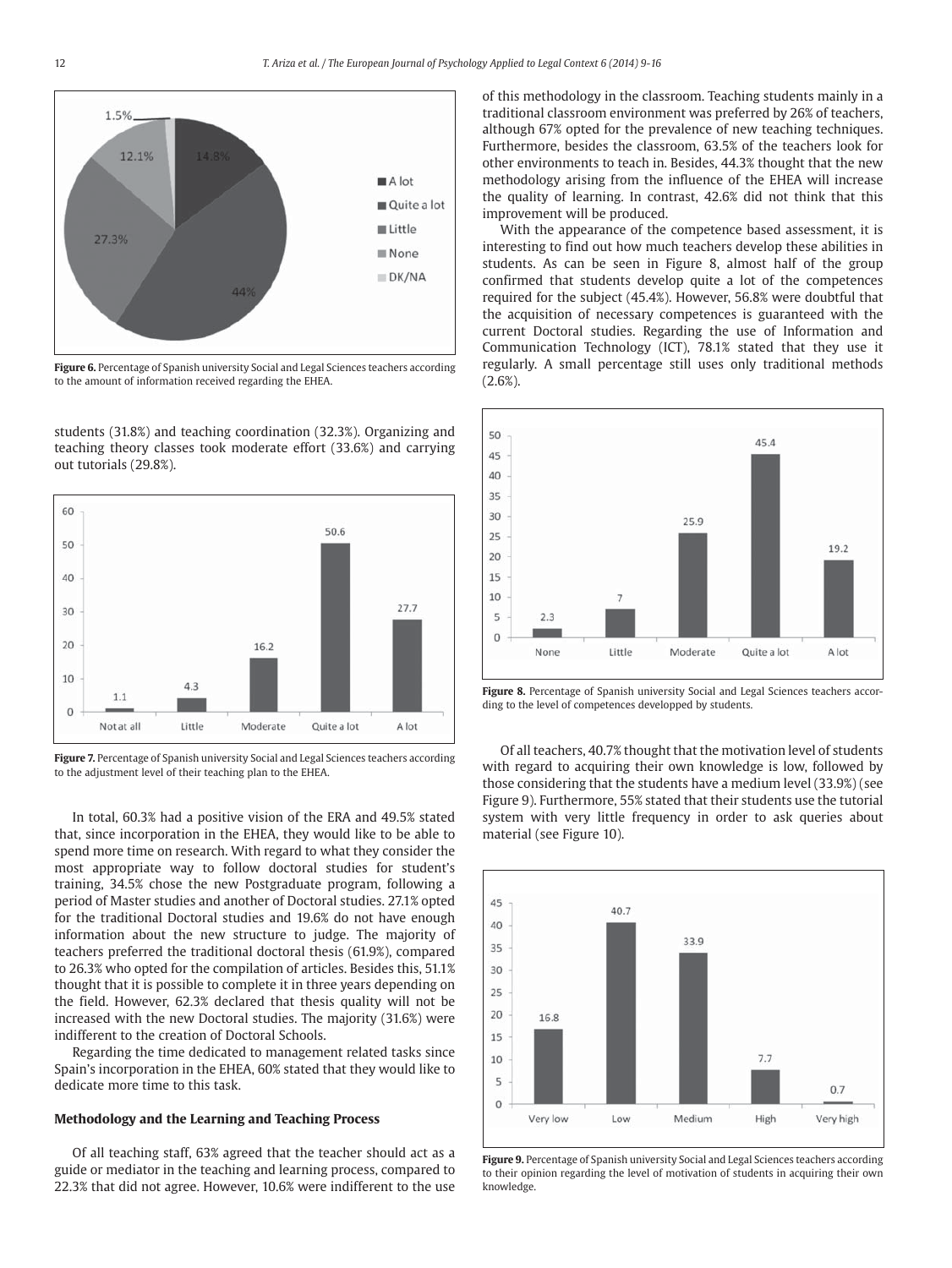

Figure 10. Percentage of Spanish university Social and Legal Sciences teachers according to the frequency with which students visit tutorial sessions.

#### *Student assessment*

The assessment method preferred by Legal and Social Sciences teachers is both objective and competence based (63.6%), 14.5% preferred only objective based assessment, and 10.5% only competence based. In total, 55.6% do not find it difficult to assess the competences actually acquired by students; although part of them do have some difficulty (40.8%). The majority of teachers opted for continuous assessment, that is, throughout the whole academic year, both for theory classes (57%) as for practical classes (87.8%). The teachers that chose the option "other" combine both types of assessment. The rest, carry out assessment once the subject has been completed. 37% declared that there are no differences between the academic results of the old and new systems, although 30% thought they were better before the introduction of the EHEA.

### *Teacher training*

In total, 58.8% thought they have adequate training to teach in the EHEA context. Although 35.8% maintained that they could improve and would need to receive more training. In fact, 74.5% stated that their university provides them with the necessary resources to improve their training (e.g. courses, materials, etc.). The idea of lifelong learning motivates almost all teaching staff, and this is one of the aims of the EHEA (94.3%). Regarding teacher mobility to other European countries, 59.1% aim to carry out a temporary stay abroad, 25.5% stated that they will not and 12.1% had never thought about it.

#### *Coordination, Organization and Resources*

Regarding the teacher coordination, 29.6% declared that there is very little and 42.9% stated that there is a lot. A small percentage stated that there is no coordination at all amongst them (8.6%). With regard to organization, the answer of most of those surveyed to one of the challenges of the EHEA, the reduction of the student ratio in the classroom, was that this step was not being carried out in their centre (69.3%). Hence 74.4% stated that they have more than 65 students in the classroom.

In Table 1 the amount of resources received by teachers in their centre to meet the demands of the EHEA can be seen. In general, the majority of teaching staff receive very little human resources (32.5%), economic resources (45.2%) and materials/infrastructure (32.7%).

## *Suggestions for Improvement*

Of all Social and Legal Science teachers, 38.9% wanted to express their opinion regarding the problems surrounding the introduction

#### **Table 1**

Percentage of Spanish university Social and Legal Sciences teachers according to human resources, economic resources and materials/infrastructure received in their centre

| Resources                | None | Little | Some | Quite a lot | A lot |
|--------------------------|------|--------|------|-------------|-------|
| Human                    | 10.6 | 32.5   | 26.2 | 23.2        | 7.4   |
| Economic                 | 27.7 | 45.2   | 21.8 | 7.2         | 1.8   |
| Materials/infrastructure | 10.3 | 32.7   | 294  | 21.7        | 5.7   |

of the EHEA in Spain (see Table 2). Besides this, they make suggestions in order to improve its consolidation (see Table 3).

#### **Table 2**

EHEA problems detected by Spanish Social and Legal Sciences teachers

*Problems with EHEA introduction*

#### **General and institutional aspects**

- Practical ideas to adapt teaching to the EHEA have not been transmitted.
- Bad planning while implementing the system.
- Undergraduate and Master studies differ in time (4/1 compared to 3/2) in the majority of European countries.
- University autonomy is endogamic, especially when creating syllabuses and establishing degrees.
- There are syllabuses that replicate departmental needs instead of those of the market or of students.
- There are degrees with hardly any job prospects in Spain, making the employability of graduates in the labor market difficult.
- The ECTS is badly calculated for students and does not apply to teaching staff. – Differences in the number of ECTS of the same subject vary in each faculty,
- leading to problems in the recognition of academic qualifications. – The quarterly subject system (some should be yearly to facilitate their
- comprehension), as well as loss of optional subjects and free choice credits. – Increase of bureaucracy.
- Difficulty in conciliating personal and working life.

#### **Teaching and investigation**

- The introduction of the ECTS and the administrative tasks associated with the EHEA take time away from research.
- Teaching dedication is not valued.

#### **Methodology in the classroom**

- Competence based learning is badly understood and badly applied.
- EHEA methodology is not appropriate for all subjects.
- Passive attitude and unwillingness of students towards autonomous learning, as well as motivation.

#### **Assessment**

- Competence based assessment is not appropriate for all disciplines.
- Continuous assessment makes it easier to pass but does not necessarily improve the level of knowledge of students.
- Important decrease in the demands made on Undergraduate students.

#### **Teacher and student training**

- Training courses for teachers are of a low quality.
- Each degree has its own syllabus making student mobility difficult.
- The quality of training offered to students is lower than with the traditional system due to lack of time to absorb knowledge.
- Students enter University with a very low cultural and knowledge level.

## **Coordination, organization and resources**

- Lack of coordination between teachers and departments.
- The high number of students impedes the methodology, continuous assessment, laboratory practical lessons, competence based assessment and leads to higher teaching time.
- Lack of teaching and research financing.
- Little possibility of doing a paid Doctoral program, hindering good training.

### **Discussion**

In this investigation, the aim was to find out the opinion regarding the introduction of the European Higher Education Area (EHEA) of a representative sample of Spanish university teachers in the Social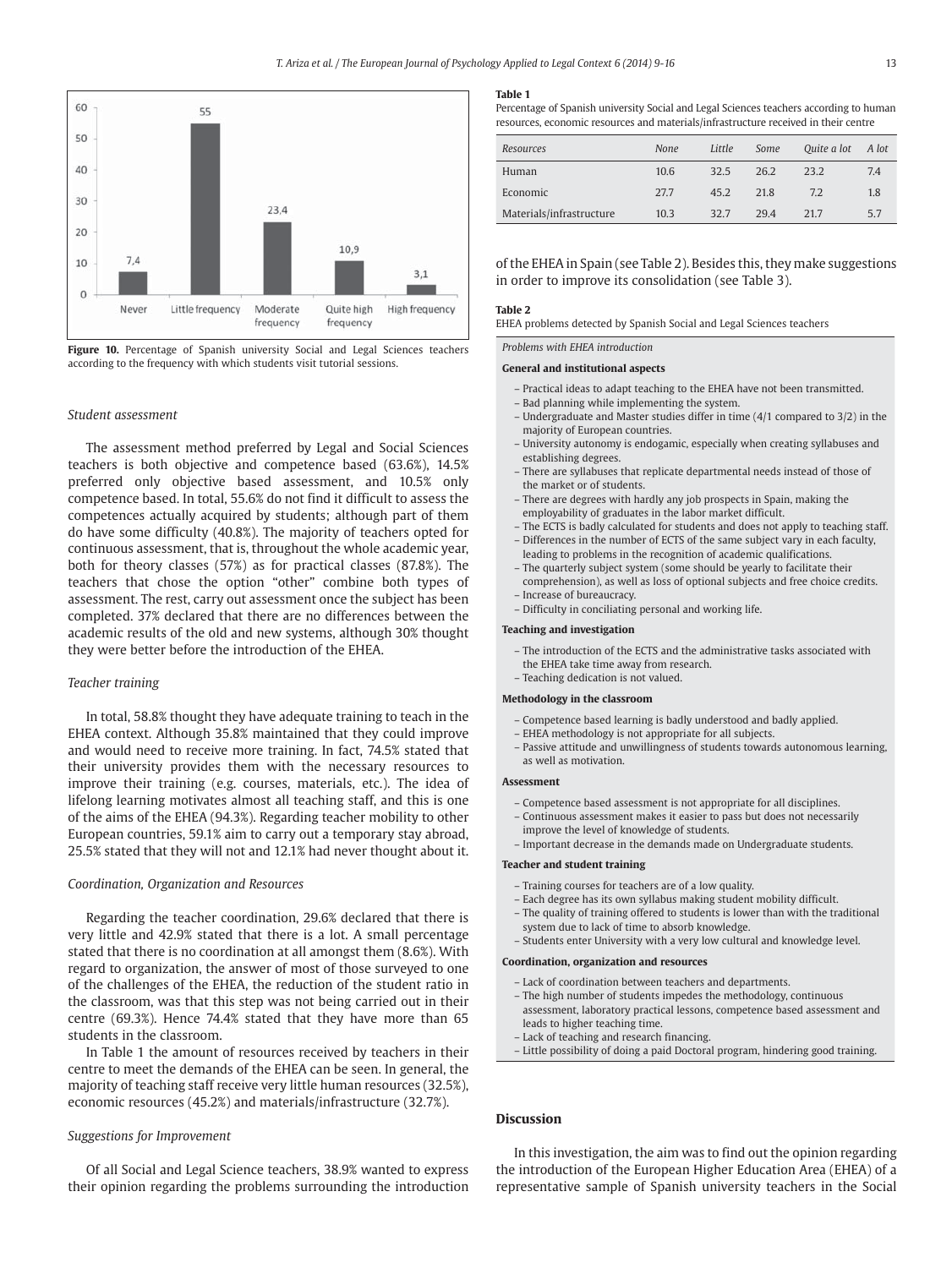## **Table 3**

Suggestions for improvement by Social and Legal Sciences teachers for the introduction of the EHEA in Spain

#### **Suggestions for improvement**

- Regulate and supervise the teaching coordination of staff.
- Implement an inspection system in university education to control possible irregularities.
- More flexibility in each discipline in order to opt for competence or contents based assessment.
- Implement common core subjects in each degree in different universities and offer annual subjects again (or divide them in two).
- More economic resources allowing for the recruitment of a higher number of teachers and resources leading to reduced groups in the classroom. Besides, more resources to be able to invite foreign teachers to universities to offer seminars or as visiting teachers, carry out research trips abroad, assistance to international congresses, etc.
- Stricter selection of teaching staff and students.
- Revise planning, distribution and management criteria of academic times (calendars and timetables) in teaching and learning processes, favoring a more flexible articulation, adapted to the work of the teacher-researcher and of students.
- Implement a system similar to other EHEA countries, in which Doctoral students work in smaller groups (called working groups) with 6-7 students, allowing for a real continuous assessment and increasing the experience of doctoral students. Senior staff would give classes to higher groups (200-300 people), between 6-7 classes per subject.
- Establish effective conciliation policies between family and work life, and facilitate research stays abroad for teachers.
- Increase grant financing so that students can carry out stays abroad.
- Improve the teaching quality assessment system, including other aspects, besides the opinion of students.
- Make it easier for teachers to give classes related to their line of investigation.
- Establish opportunities to give classes in English in universities.
- Implement common syllabuses in each degree, at least in the first two years and then each University/Faculty should offer specialization tracks, to facilitate student mobility.

and Legal Sciences field, in order to follow the evolution of the changes produced in Higher Education and in what way this process has affected teaching.

In the study of Ariza, Quevedo, Ramiro et al. (2013), the majority of Health Sciences teachers declared that the EHEA adaptation process could be improved. However, teachers in the Social and Legal field are not satisfied with the way in which this process has developed. Furthermore, approximately 76% are not convinced or have doubts that the changes made in Higher Education are going to produce positive effects in university education. Adaptation to the new plans has been easy for more than half of the group, and although it has been a lot of effort for most of the teachers to adapt subject planning to EHEA requirements, almost 80% stated that theirs complies a lot or quite a lot with the guidelines.

A high percentage of teachers showed little or no satisfaction towards the degree structure, maybe (as seen in the open questions) because in Spain the same structure as the majority of EHEA countries should have been implemented, three years for Undergraduate studies and two years for Master studies, so a 3+2 structure rather than 4+1, as in place in Spanish higher education. The European University Association (2010) maintains that one of the problems with European convergence is the length of studies. In a minority of countries the 4+1 structure has been implemented, which could hinder mobility between countries. This makes the organization of mobility complicated both for Spanish students who want to study in another EHEA country, as for the rest of European students who want to study in Spain. Therefore, there is some concern about the recognition of qualifications, especially Master degrees (European University Association, 2010). In this case, most teachers prefer that Master programs cover two academic years, as do the Health Sciences teachers (Ariza, Quevedo-Blasco, Ramiro et al., 2013).

While discussing Postgraduate studies, it is also interesting to look at aspects related to the assessment of research tutoring quality in Doctoral studies and thesis management (Baptista & Huet, 2012). With regard to thesis format, almost 62% prefer the traditional thesis, so it would seem that there are teachers who opt for the new doctoral structure, but with aspects that they think worked well in the past. In the study of Ariza, Quevedo-Blasco et al. (2012), in which the opinion of experts regarding doctoral training was seen, this percentage is reduced, as approximately 40% of Spanish Postgraduate program coordinators, who had received the old quality certification, opted for the classic format. The same results were obtained in the study by Quevedo-Blasco and Buela-Casal (2013). In contrast, most of the teachers in the Health field (47.6%) preferred the compilation of articles (Ariza, Quevedo-Blasco, Ramiro et al., 2013). In the work by Quevedo-Blasco, Ariza, Bermúdez and Buela-Casal (2013) it was found that part of the Social and Legal Sciences teachers prefer the compilation of articles and more than half say that they should be published in journals of the Journal Citation Reports. In this regard, it must be stated that the current interest in studies analyzing indicators of scientific production related to doctoral programs and to the production of researchers (Musi-Lechuga, Olivas-Ávila, & Castro, 2011; Olivas-Ávila & Musi-Lechuga, 2012; Purnell & Quevedo-Blasco, 2013).

Teachers showed a moderate satisfaction towards the grading system, the European Diploma Supplement and teaching accreditation. It can also be seen that they are not satisfied with the development of these changes and are slightly more satisfied with the European Diploma Supplement which, while its use is widespread in the EHEA (Ariza, Quevedo-Blasco, Bermúdez et al., 2013), does not contemplate learning results (Sursock & Smidt, 2011).

A high percentage of teachers would not return to the old system and think that quality in Higher Education will improve very little with the introduction of the Bologna Process. Therefore, there is certain disbelief towards one of the principles of the EHEA as is the improvement in quality. Regarding the information and training offered to teachers about subject adaptation, this could be improved as a high percentage of the teaching staff did not receive what they needed (41.7%) and 23.2% did not know if a plan actually exists, which may have led to uncertainty and some resistance to the change. On the other hand, there are studies that conclude that teacher training has been of a high quality (Vázquez, Alducin, Marín, & Cabero, 2012).

Attitude towards the ERA is generally positive and there is not a unanimous opinion regarding the introduction of the Doctoral Schools, because, although most are indifferent, there are not many differences between those that think they are positive and those that think they are negative. Because of this several studies are being performed on this subject (Castro, Guillén-Riquelme, Quevedo-Blasco, Bermúdez, & Buela-Casal, 2012). Regarding the possibility of completing the thesis in three years, the majority stated that it could be possible depending on the field of investigation. This may be verified in the data of the Directorate General for University Policy (2010), which show that the average length taken by Spanish students to complete the thesis is 6.5 years in Social Sciences, so we would have to wait to see the results of this new measure.

The introduction of the EHEA has brought with it an innovative methodology in the classroom, which was already used before the Bologna Process and that is the professor's role as guide or mediator and a more active role by students in the acquirement of knowledge. However, some of the teachers are still reluctant to act in this way and prefer to teach students mainly through traditional classes. Maybe it is because the introduction of the EHEA has led to more dedication and time to prepare classes. It must be stressed that around 60% stated that, since the introduction of the EHEA, they need more time to organize classes and it takes them much more effort to assess students (39.3%). In the study of Ariza, Quevedo-Blasco, Ramiro et al. (2013) this percentage is reduced in the Health field, to 47.4% and 26.1% respectively. However, Monereo, Badia,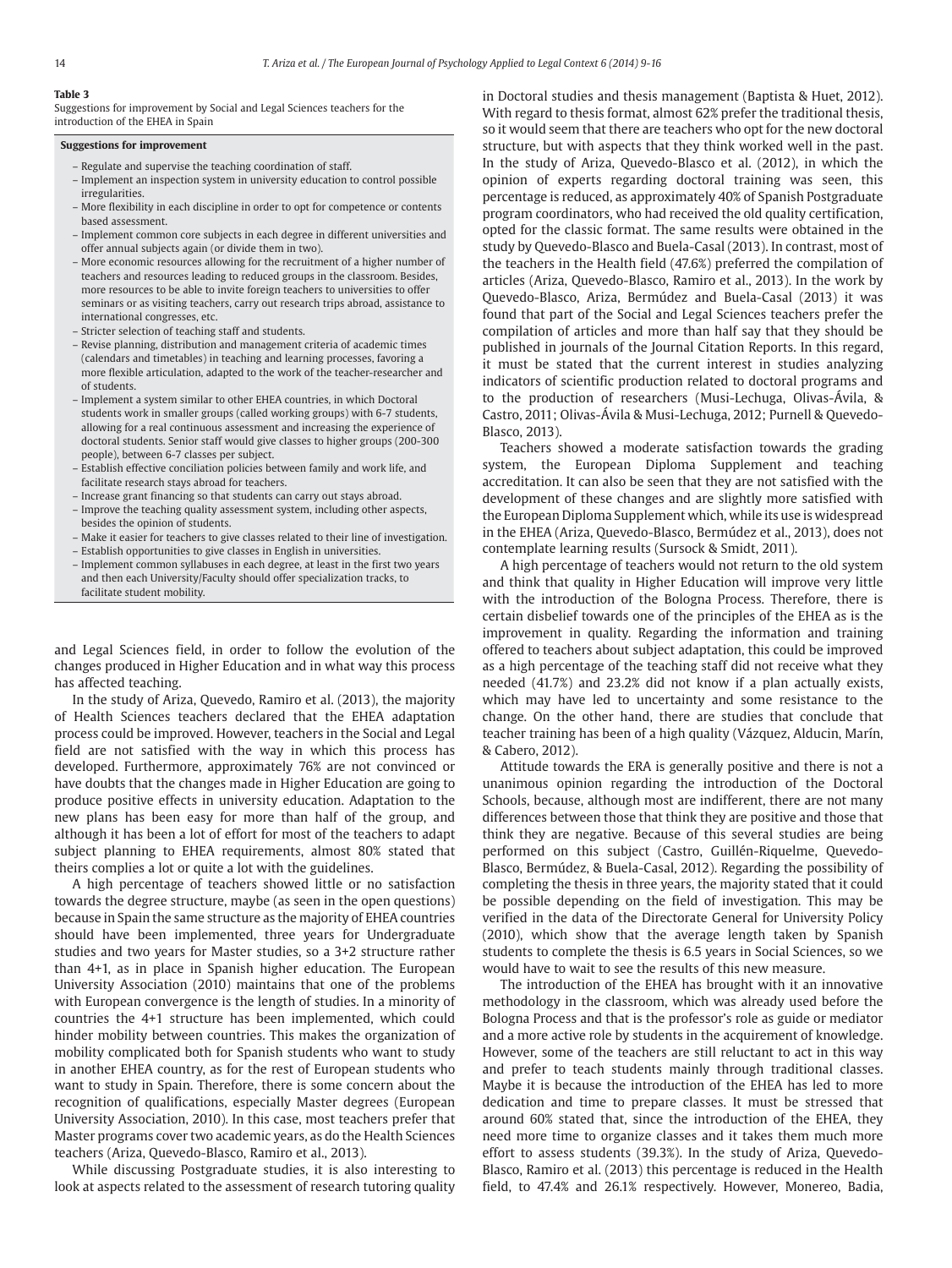Bilbao, Cerrato and Weise (2009) stated that in certain occasions changing the teaching strategy does not work, as adaptation requires a greater change that would affect professional identity. According to Cardona et al. (2009) the effect that the EHEA could have on teaching quality is not very well valued by teachers because other contextual reforms would have to be made. Nonetheless, the results of this study are quite evenly matched between those professors that think that learning quality will improve with this methodology compared to those that think it will not.

It is also interesting that part of the teaching staff thought that their teacher training could improve. Specifically, Álvarez-Rojo et al. (2011) pointed out that teachers have a greater need for training in skills related to the innovative elements of teaching in the EHEA. Thus, the importance of creating instruments to evaluate teaching activity in Higher Education (Bol-Arreba, Sáiz-Manzanares, & Pérez-Mateos, 2013) and evaluate the effect of general competence acquisition on teaching (Cáceres-Lorenzo & Salas-Pascual, 2012).

More than 94% of the teachers supported lifelong learning. This is positive as they are aware of the need to continue improving their knowledge and skills. In the study by Ariza, Quevedo-Blasco, Ramiro et al. (2013) 40.6% of teachers in the Health area intended to carry out a temporary stay abroad. This percentage increases in Social and Legal Sciences teachers to approximately 60%. Despite the fact that personal mobility in Europe has grown considerably compared to previous years (European University Association, 2010), part of the teachers do not plan on carrying out any stay abroad (some have not even thought about it), despite the advantages this would have in the improvement of skills. This may be due to the difficulty in obtaining funds.

A larger State inversion in R+D would be essential because this would benefit Spanish research and the university system in general. In 2010, Spain invested 1.37% of its gross domestic product in R+D (Organisation for Economic Cooperation and Development, 2012), being one of the countries in the European Union (EU) to invest least in this field. Besides, this figure has decreased in recent years. An increase in this type of inversion would make it possible for Spanish Teaching and Research Staff (TRS) to have more opportunities to improve their training by carrying out research in centers abroad. The difficulty in conciliating academic and working life could be another cause impeding mobility (De Filipo, Sanz, & Gómez, 2009).

Another measure in order to make the EHEA principles possible is the reduction of the student ratio in the classroom. However, almost 70% of teachers stated that this is not being done in their centre. This could be related to the resources available by faculties, as teachers receive little human, economic and infrastructure resources, making it practically impossible to reduce the number of students per class. Besides, the more students there are in a class, the more difficult it is that all students participate actively. It is essential that for students to have an active role they are motivated, however, more than half of teachers stated that the level of motivation of their students is low or very low and they do not assist tutorials very frequently. In this regard, Vicario and Smith (2012) maintain that there is also some resistance from students towards the EHEA. Students are a key element in this process, and therefore it is very important to improve processes of self-perception of knowledge by students in order to promote more efficient learning (Sáiz-Manzanares & Payo-Hernanz, 2012). This task is complicated considering the organization and operation of the Spanish education system, in which in the previous stages to university education traditional teaching methods are still used, with a more passive role of students. Added to this is the disinterest shown by students, caused by the poor job prospects in Spain (Tejedor & García-Valcárcel, 2007).

With regard to competence development in students, another of the changes arising from the EHEA, it is proving to be positive as only a small percentage of teachers consider that students acquire little or no competences in their classes. The difficult part is to assess them, as 71% of teachers stated that it requires quite a lot or a lot of effort to assess students, and almost 41% found it quite difficult to assess competences. Besides this, they have doubts that in the Postgraduate level the acquisition of competences necessary to successfully complete it is guaranteed. However, there is a wide debate regarding the usefulness of the competences developed by university students in their professional career. According to Ferrer and Julià (2004), in some cases the competences acquired are not exactly those necessary for their future.

The fact that most of the teachers opt for continuous assessment is very positive. Fraile, López-Pastor, Castejón and Romero (2013) found that in this way students obtain a better academic performance. Although, with regard to the academic results of students, there is not a lot of difference between those that think that the grades of Diploma/Degree students and those of Undergraduate students are practically the same, and those that think they were better before the introduction of the EHEA.

As has been seen there are still doubts regarding this institutionalization process. There was some uncertainty in the group as to if the changes are being carried out correctly, and above all, if they will be beneficial for Spanish university education. In any case, it can be noted that all teachers coincide in that a higher State investment is essential for the consolidation of the EHEA, and that financing and quality are related (Buela-Casal et al., 2013).

In conclusion, it cannot be stated that teachers are satisfied with this adaptation, because it is still not clear if the positive effects produced in Higher Education compensate for the effort that is being carried out. While it is true that we would have to wait to see if the EHEA will start to function correctly, as a reform in education does not produce changes on a short-term basis, nor does it improve the quality of education automatically (Sola, 2004).

Finally, the continued legislative changes and controversial measures unrelated to European convergence applied to Spanish university teaching staff, may have affected opinion regarding the EHEA. Therefore, almost half of the group spoke out in the open question to give a negative vision of the process, due to difficult work conditions experienced by teaching and research staff in Spanish universities. Likewise, the fact that teachers from some institutions have participated more than others in the study could influence the results, as the EHEA has been implemented differently in each of the Spanish universities. It must also be considered that satisfaction was evaluated in a specific field of knowledge. It has been seen that, in certain aspects, there are differences to the opinion of Health Sciences teachers (Ariza, Quevedo-Blasco, Ramiro et al., 2013).

## **Conflict of interest**

The authors of this article declare no conflict of interest.

#### **Acknowledgments**

This project has been financed by the Directorate General of University Policy (EA2011-0048). The authors would like to thank Dr. Diego Sevilla Merino and Dr. Wenceslao Peñate Castro for their collaboration in the review of the survey.

#### **References**

- Aghion, P., Dewatripont, M., Hoxby, C., Mas-Colell, A., & Sapir, A. (2008). *Higher aspirations: An agenda for reforming European universities*. Retrieved from http://www. bruegel.org/publications/publication-detail/publication/1-higheraspirations-anagenda-for-reforming-european-universities/
- Álvarez-Rojo, V., Romero, S., Gil-Flores, J., Rodríguez-Santero, J., Clares, J., Asensio, I. ... Salmeron-Vilchez, P. (2011). Teachers' needs for teaching in the European Higher Education Area (EHEA). *Relieve, 17*(1). Article 1. Retrieved from http://www.uv.es/ RELIEVE/v17n1/RELIEVEv17n1\_1eng.htm
- Anaya, D., & Suárez, J. M. (2007). Satisfacción laboral de los profesores de Educación Infantil, Primaria y Secundaria. Un estudio de ámbito nacional [Job satisfaction of